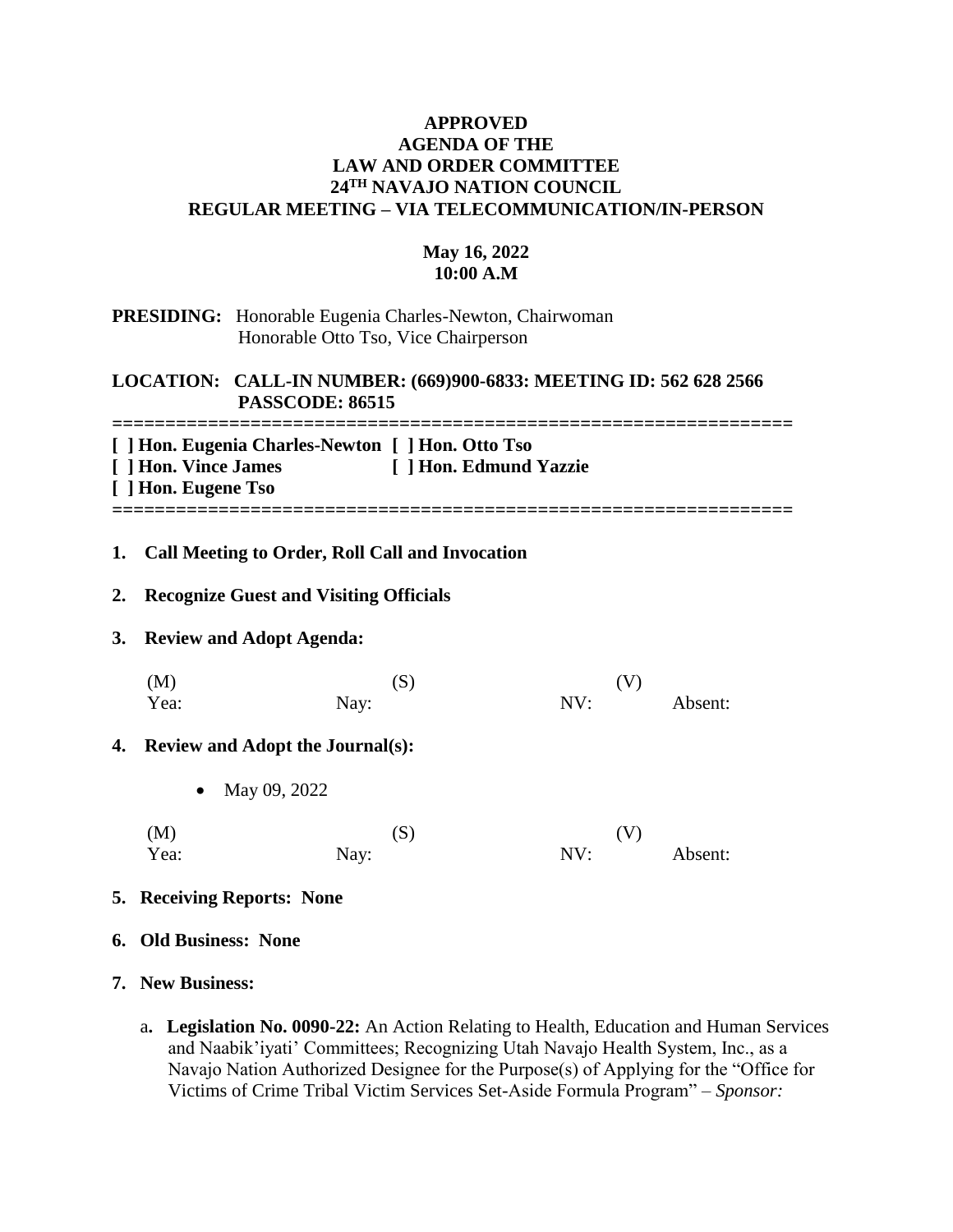*Honorable Amber Kanazbah Crotty*

(M)  $(S)$  (V) Yea: Nay: Nay: NV: Absent:

- b. **Legislation No. 0089-22:** An Action Relating to the Law and Order Committee; Approving and Amending the Plan of Operation for the Navajo Nation Police Department – *Sponsor: Honorable Otto Tso*
	- (M)  $(S)$  (V) Yea: Nay: Nay: NV: Absent:
- c. Schedule for a Work Session with Minerals Department and Surface Mining Program, on May 23, 2022, 10:00 a.m., via teleconference (Re: Primacy)
	- (M)  $(S)$  (V) Yea: Nay: Nay: NV: Absent:
- d. Joint Committee Meeting between HEHSC and LOC for Work Session for the week of May 23-27, 2022, at 10:00 a.m., via teleconference, select a date May \_\_\_\_\_\_, 2022, (Re: NDOH Plan of Operation).
	- (M)  $(S)$  (V) Yea: Nay: Nay: NV: Absent:
- e. LOC to attend ABNDN Summit on May 23, 2022 at 10:00 a.m., at Twin Arrows Navajo Casinso, Leupp, Arizona and to reschedule LOC meeting for May 23, 2022 to another date

#### **8. Close of Meeting, Announcements and Adjournment**

| (M)  | (S)  |     | (V)     |
|------|------|-----|---------|
| Yea: | Nay: | NV: | Absent: |

#### **NEXT REGULAR/SPECIAL MEETINGS/WORK SESSION/LEADERSHIP MEETING:**

- May 23, 2022 at 10:00 a.m., via teleconference (Regular Meeting)
- May 30, 2022 *Holiday, Memorial Day*
- June 01, 2022 *Holiday, Navajo Nation Memorial Day*
- June 13,  $2022 10:00$  a.m., via teleconference (Regular Meeting)
- June 20, 2022 10:00 a.m. via teleconference (Regular Meeting)
- June  $27, 2022 10:00$  a.m., via teleconference (Regular Meeting)